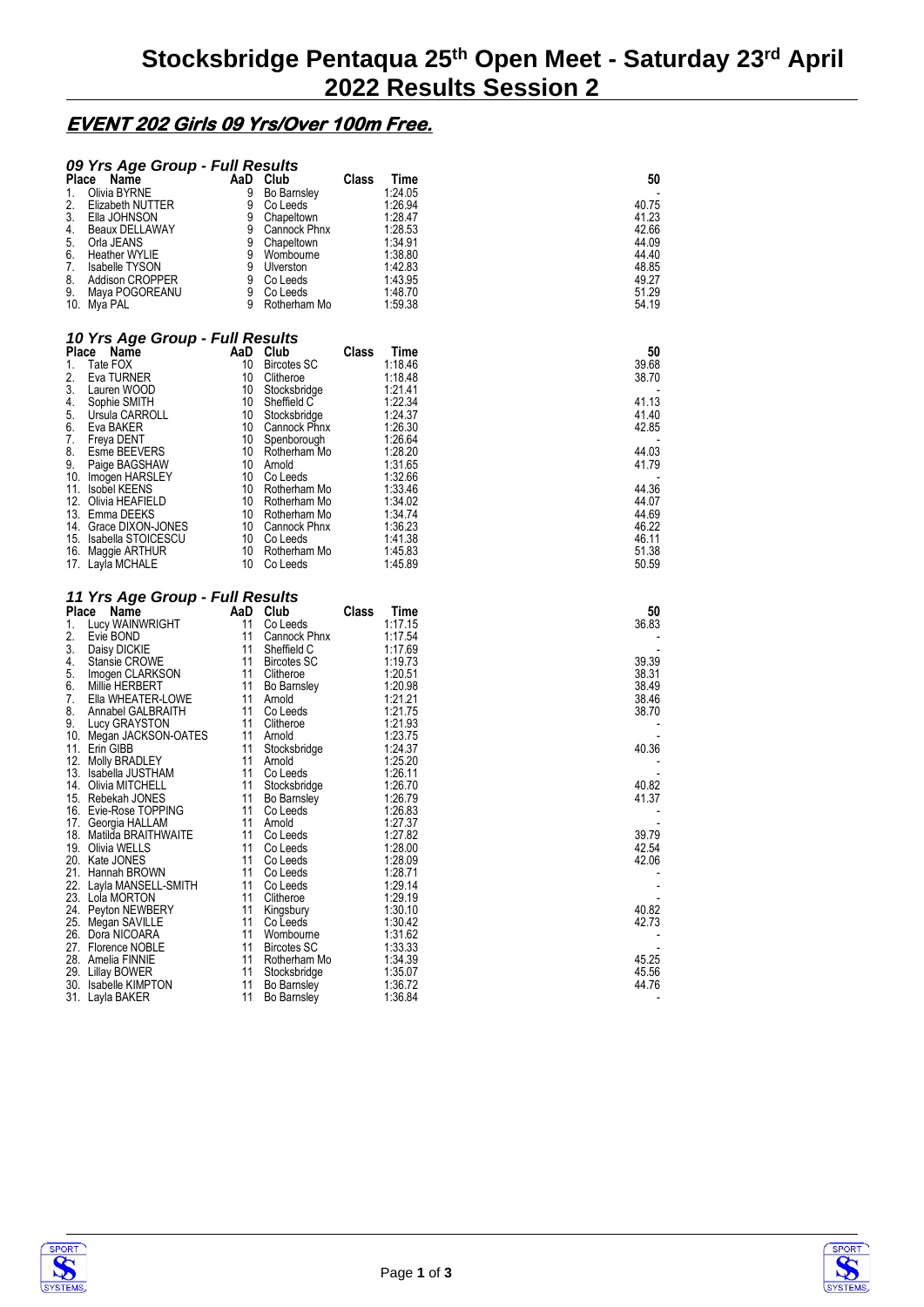## **Stocksbridge Pentaqua 25th Open Meet - Saturday 23rd April 2022 Results Session 2**

|            | 12 Yrs Age Group - Full Results              |          |                                    |       |                    |                |
|------------|----------------------------------------------|----------|------------------------------------|-------|--------------------|----------------|
| Place      | Name                                         |          | AaD Club                           | Class | Time               | 50             |
| 1.<br>2.   | <b>Isabel MARTIN</b><br>Eloise WALMSLEY      | 12<br>12 | Chapeltown<br>Clitheroe            |       | 1:14.28<br>1:14.63 | 35.05<br>35.02 |
| 3.         | Heidi-Mai GUEST                              | 12       | Kingsbury                          |       | 1:14.79            |                |
| 4.         | Alisha CAMERON                               | 12       | Sheffield C                        |       | 1:14.84            | 36.03          |
| 5.         | Grace WABY                                   | 12       | <b>Bircotes SC</b>                 |       | 1:15.68            | 37.04          |
| 6.<br>7.   | Abigail BETTS<br>Daisy BRANNEN               | 12<br>12 | <b>Bircotes SC</b><br>Co Leeds     |       | 1:15.73<br>1:17.60 | 37.23          |
| 8.         | Lily FOREMAN                                 | 12       | Sheffield C                        |       | 1:18.26            | 39.41          |
| 9.         | Ellie ASHTON                                 | 12       | Chapeltown                         |       | 1:19.55            |                |
| 10.<br>11. | Evelyn MULDOON<br>Sophie HARRISON            | 12<br>12 | <b>Bircotes SC</b><br>Wombourne    |       | 1:20.25<br>1:21.21 | 39.90<br>39.25 |
|            | 12. Autumn DAVIS                             | 12       | <b>Bo Barnsley</b>                 |       | 1:22.64            | 38.14          |
|            | 13. Evie BLESSED                             | 12       | <b>Bo Barnsley</b>                 |       | 1:23.42            | 40.35          |
|            | 14. Kathryn FITTON<br>15. I COOPER-DRABBLE   | 12<br>12 | Clitheroe<br>Sheffield C           |       | 1:24.46<br>1:26.15 |                |
|            | 16. Eva-Rose AUBEELUCK                       | 12       | Chapeltown                         |       | 1:26.45            |                |
| 17.        | <b>Holly SEVERN</b>                          | 12       | <b>Bo Barnsley</b>                 |       | 1:26.60            |                |
| 19.        | 18. Elisah GOWARD<br>Scarlett WALLISS        | 12<br>12 | Spenborough<br>Stocksbridge        |       | 1:26.86<br>1:26.87 | 40.99<br>41.34 |
|            | 20. Mia HOWARTH                              | 12       | <b>Bo Barnsley</b>                 |       | 1:29.04            | 40.95          |
| 21.        | Alice O'KEEFE                                | 12       | <b>Bo Barnsley</b>                 |       | 1:29.09            |                |
|            | 22. Holly DEEKS                              | 12       | Rotherham Mo                       |       | 1:29.75            | 42.00          |
|            | 23. Lily O'BRIEN<br>24. Raya PRODANOVA       | 12<br>12 | <b>Bo Barnsley</b><br>Co Leeds     |       | 1:31.62<br>1:36.81 | 44.19          |
|            | Imogen HUGHES                                | 12       | Stocksbridge                       |       | <b>DNC</b>         |                |
|            | Alice DOHERTY                                | 12       | Rotherham Mo                       |       | <b>DNC</b>         |                |
|            |                                              |          |                                    |       |                    |                |
| Place      | 13 Yrs Age Group - Full Results<br>Name      |          | AaD Club                           | Class | Time               | 50             |
| 1.         | Purdy ROBERTS                                | 13       | <b>Bo Barnsley</b>                 |       | 1:11.52            | 33.97          |
| 2.         | Matilda BIRCHALL                             | 13       | Lancaster                          |       | 1:11.77            | 34.70          |
| 3.         | Layla NEWTON                                 | 13       | Clitheroe                          |       | 1:12.11            | 34.38          |
| 4.<br>5.   | Eve MOXON<br>Grace FORD                      | 13<br>13 | Knottingley<br><b>Bo Barnsley</b>  |       | 1:12.55<br>1:12.78 | 34.69<br>34.73 |
| 6.         | Elin WATKINS                                 | 13       | <b>Bircotes SC</b>                 |       | 1:13.49            | 36.75          |
| 7.         | Bethan THOMAS                                | 13       | Bo Barnsley                        |       | 1:13.93            |                |
| 8.<br>9.   | Lola-Belle BROWNING<br>Lili Mae DELLAWAY     | 13<br>13 | Wombourne<br>Cannock Phnx          |       | 1:14.96<br>1:16.06 | 36.46          |
| 10.        | Madison JONAS                                | 13       | Rotherham Mo                       |       | 1:16.63            | 36.17          |
|            | 11. Astrid CARROLL                           | 13       | Stocksbridge                       |       | 13 1:18.11         | 37.24          |
| 13.        | 12. Tori EDGE<br>Alex TIGGARDINE             | 13<br>13 | Kingsbury<br><b>Bo Barnsley</b>    |       | 1:18.65<br>1:18.69 | 37.32<br>38.12 |
|            | 14. Gabrielle CAESAR                         | 13       | Arnold                             |       | 1:19.47            | 36.57          |
|            | 15. Hollie HAGUE                             | 13       | Chapeltown                         |       | 1:19.57            | 38.27          |
| 16.        | <b>Ruby SEVERN</b>                           | 13       | <b>Bo Barnsley</b>                 |       | 1:19.58            |                |
|            | 17. Hannah BURNS<br>18. Amy COWLISHAW        | 13<br>13 | Spenborough<br>Stocksbridge        |       | 1:20.36<br>1:28.18 | 39.07          |
|            | 19. Holly JONES                              | 13       | Stocksbridge                       |       | 1:29.21            | 41.08          |
|            | 20. Lily-Mae HARPER                          | 13       | Dearne Vall                        |       | 1:30.04            |                |
|            | 21. Bethany MONKHOUSE<br>22. Chloe ETHERIDGE | 13<br>13 | Stocksbridge<br><b>Bo Barnsley</b> |       | 1:30.86<br>1:31.89 | 42.70          |
|            |                                              |          |                                    |       |                    |                |
|            | 14 Yrs Age Group - Full Results              |          |                                    |       |                    |                |
| Place      | Name                                         | AaD      | Club                               | Class | Time               | 50             |
| 1.<br>2.   | Ella BEESON<br><b>Jessica GARBUTT</b>        | 14<br>14 | Cannock Phnx<br>Rotherham Mo       |       | 1:08.97<br>1:09.80 | 33.74<br>33.40 |
| 3.         | Lydia BROWN                                  | 14       | Sheffield C                        |       | 1:10.65            | 34.71          |
| 4.         | Abigail ROWLAND                              | 14       | <b>Bircotes SC</b>                 |       | 1:12.37            | 34.90          |
| 5.         | Alex HOLMES                                  | 14       | Clitheroe                          |       | 1:12.38            | 34.90          |
| 6.<br>7.   | Edith SCANLAN<br>Eleanor HILL                | 14<br>14 | Clitheroe<br>Spenborough           |       | 1:12.62<br>1:15.72 | 33.67<br>36.31 |
| 8.         | Lois DAWE                                    | 14       | Kingsbury                          |       | 1:16.39            | 37.29          |
| 9.         | Carys BEDFORD                                | 14       | Clitheroe                          |       | 1:17.60            | 36.69          |
|            | 10. Francesca HADFIELD<br>11. Naomi WAKELING | 14<br>14 | Bo Barnsley<br><b>Bo Barnsley</b>  |       | 1:19.30<br>1:20.12 |                |
|            | 12. Hannah CROKER                            | 14       | <b>Bircotes SC</b>                 |       | 1:20.80            |                |
|            | 13. Ami PARKER                               | 14       | Chapeltown                         |       | 1:20.99            | 39.77          |
|            | 14. Layla WRIGHT                             | 14<br>14 | Stocksbridge                       |       | 1:25.47<br>1:25.72 | 41.21          |
|            | 15. Olivia SWEETING<br>16. Kiera HERBERT     | 14       | <b>Bo Barnsley</b><br>Spenborough  |       | 1:29.56            |                |
|            | 17. Ellie HASTE                              | 14       | Spenborough                        |       | 1:31.85            |                |
|            | 18. Holly STEAD                              | 14       | Stocksbridge                       |       | 1:35.23            | 45.22          |
|            | Esme HAYS                                    | 14       | <b>Bo Barnsley</b>                 |       | DQ ST              |                |